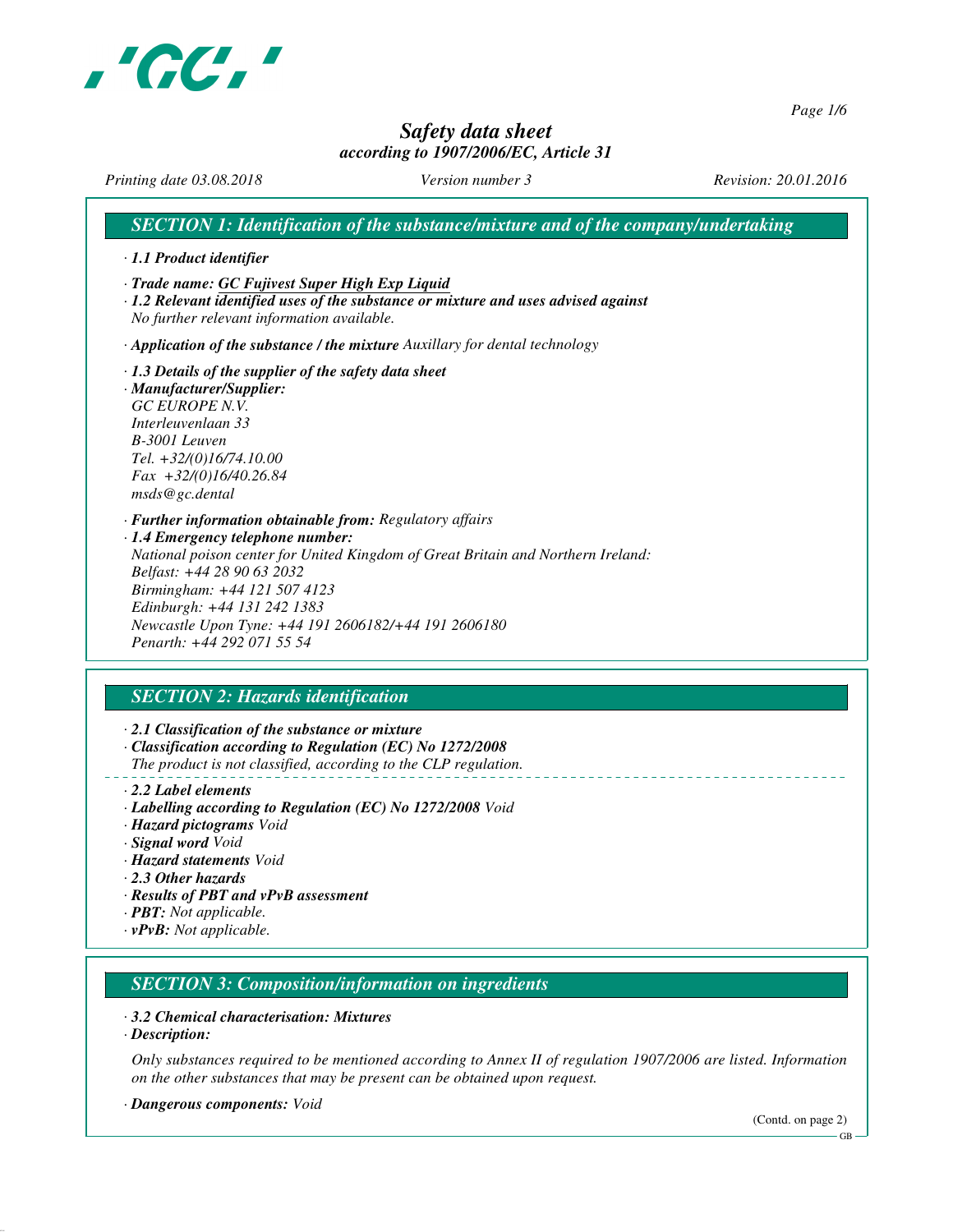*Printing date 03.08.2018 Version number 3 Revision: 20.01.2016*

*Trade name: GC Fujivest Super High Exp Liquid*

*· Additional information: For the wording of the listed hazard phrases refer to section 16.*

(Contd. of page 1)

## *SECTION 4: First aid measures*

*· 4.1 Description of first aid measures*

- *· General information:*
- *No special measures required.*
- *If symptoms persist consult doctor.*
- *· After inhalation: Take affected persons into fresh air and keep quiet.*
- *· After skin contact: Immediately rinse with water.*
- *· After eye contact:*

*Rinse opened eye for several minutes under running water. If symptoms persist, consult a doctor.*

*· After swallowing:*

*Rinse out mouth and then drink plenty of water. If symptoms persist consult doctor.*

*· 4.2 Most important symptoms and effects, both acute and delayed No further relevant information available.*

*· 4.3 Indication of any immediate medical attention and special treatment needed*

*No further relevant information available.*

# *SECTION 5: Firefighting measures*

- *· 5.1 Extinguishing media*
- *· Suitable extinguishing agents:*

*CO2, powder or water spray. Fight larger fires with water spray or alcohol resistant foam. Use fire extinguishing methods suitable to surrounding conditions.*

- *· For safety reasons unsuitable extinguishing agents: Water with full jet*
- *· 5.2 Special hazards arising from the substance or mixture*

*Formation of toxic gases is possible during heating or in case of fire.*

*· 5.3 Advice for firefighters*

*· Protective equipment: Wear self-contained respiratory protective device.*

*· Additional information*

*Dispose of fire debris and contaminated fire fighting water in accordance with official regulations.*

## *SECTION 6: Accidental release measures*

- *· 6.1 Personal precautions, protective equipment and emergency procedures Remove persons from danger area.*
- *· 6.2 Environmental precautions: Do not allow product to reach sewage system or any water course. Do not allow to penetrate the ground/soil.*
- *· 6.3 Methods and material for containment and cleaning up: Absorb liquid components with liquid-binding material. Dispose of the material collected according to regulations.*
- *· 6.4 Reference to other sections See Section 7 for information on safe handling. See Section 8 for information on personal protection equipment. See Section 13 for disposal information.*

(Contd. on page 3)

GB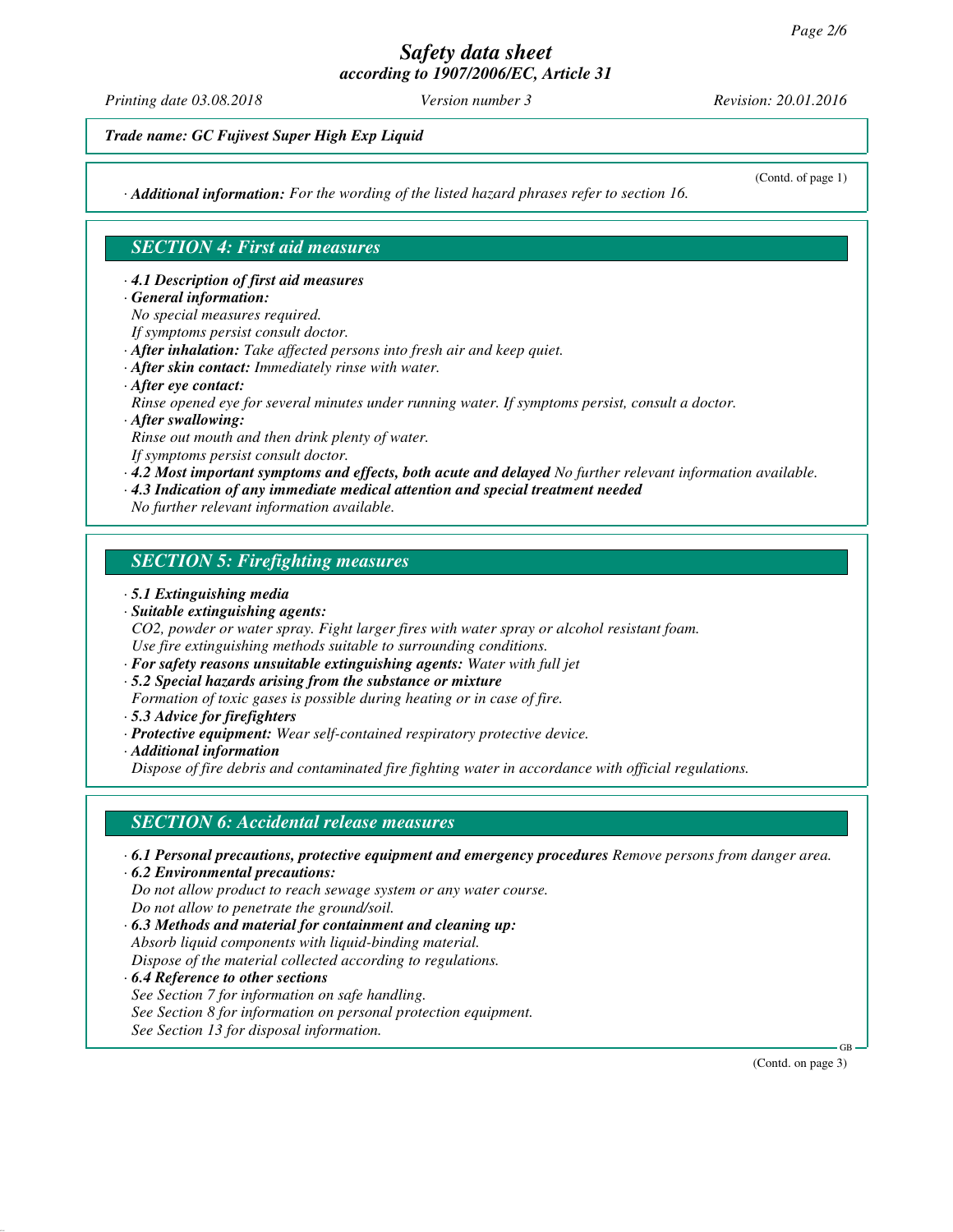*Printing date 03.08.2018 Version number 3 Revision: 20.01.2016*

*Trade name: GC Fujivest Super High Exp Liquid*

(Contd. of page 2)

#### *SECTION 7: Handling and storage*

- *· 7.1 Precautions for safe handling No special precautions are necessary if used correctly.*
- *· Information about fire and explosion protection: No special measures required.*
- *· 7.2 Conditions for safe storage, including any incompatibilities*
- *· Storage:*
- *· Requirements to be met by storerooms and receptacles: Store only in unopened original receptacles.*
- *· Information about storage in one common storage facility: Store away from foodstuffs.*
- *· Further information about storage conditions: None.*
- *· 7.3 Specific end use(s) No further relevant information available.*

#### *SECTION 8: Exposure controls/personal protection*

*· Additional information about design of technical facilities: No further data; see item 7.*

- *· 8.1 Control parameters*
- *· Ingredients with limit values that require monitoring at the workplace:*
- *The product does not contain any relevant quantities of materials with critical values that have to be monitored at the workplace.*
- *· Additional information: The lists valid during the making were used as basis.*
- *· 8.2 Exposure controls*
- *· Personal protective equipment:*
- *· General protective and hygienic measures: The usual precautionary measures are to be adhered to when handling chemicals. Wash hands before breaks and at the end of work.*
- *· Respiratory protection: Suitable respiratory protective device recommended.*
- *· Protection of hands: Protective gloves*
- *· Material of gloves*

*The selection of the suitable gloves does not only depend on the material, but also on further marks of quality and varies from manufacturer to manufacturer. As the product is a preparation of several substances, the resistance of the glove material can not be calculated in advance and has therefore to be checked prior to the application.*

*· Penetration time of glove material*

*The exact break through time has to be found out by the manufacturer of the protective gloves and has to be observed.*

*· Eye protection: Safety glasses*

| .9.1 Information on basic physical and chemical properties<br><b>General Information</b> |                   |  |
|------------------------------------------------------------------------------------------|-------------------|--|
| $\cdot$ Appearance:                                                                      |                   |  |
| Form:                                                                                    | Liquid            |  |
| Colour:                                                                                  | <b>Colourless</b> |  |
| $\cdot$ <i>Odour:</i>                                                                    | Undetermined.     |  |
| Odour threshold:                                                                         | Not determined.   |  |
| $\cdot$ pH-value:                                                                        | Not determined.   |  |
| $\cdot$ Change in condition                                                              |                   |  |
| Melting point/freezing point:                                                            | Undetermined.     |  |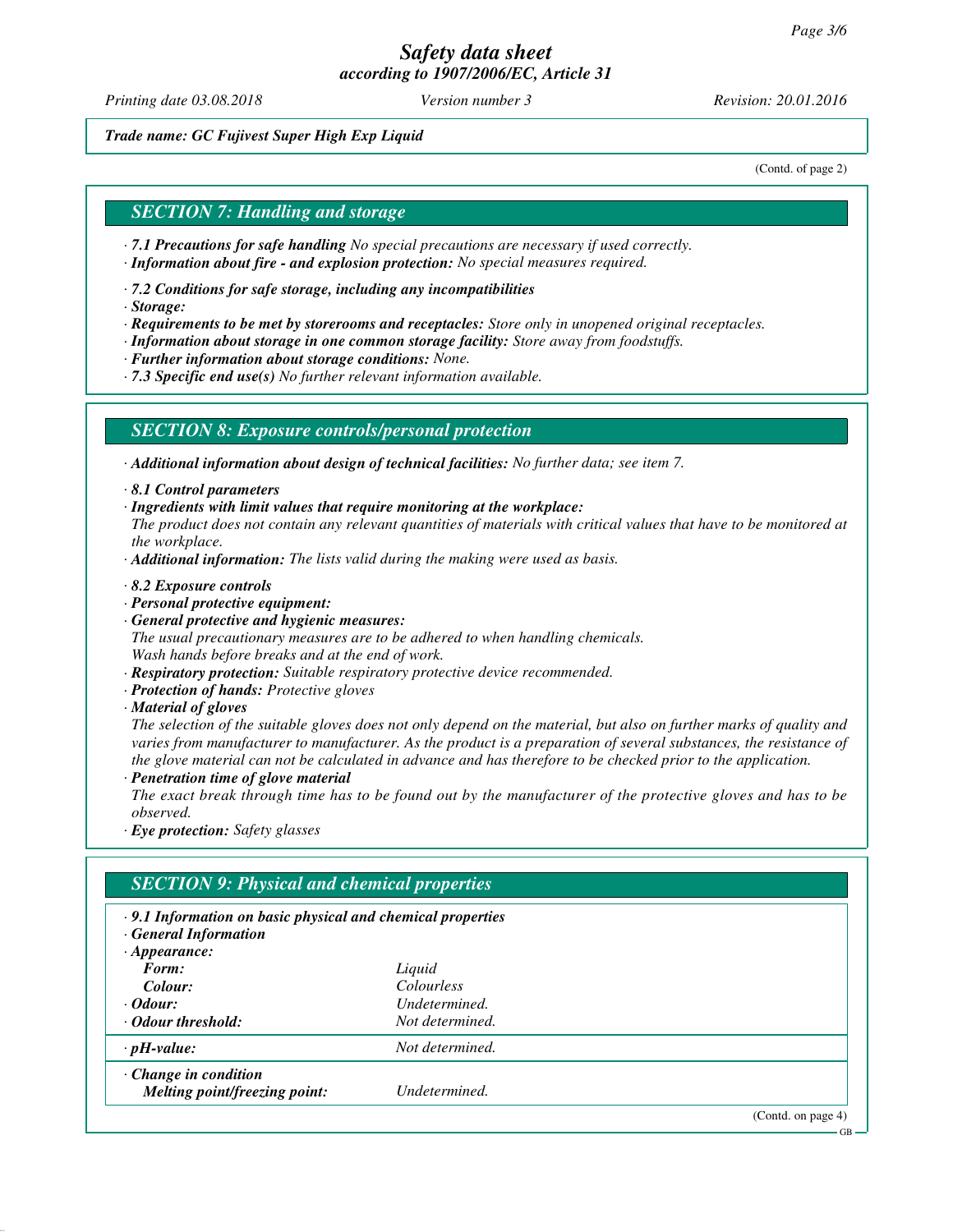*Printing date 03.08.2018 Version number 3 Revision: 20.01.2016*

*Trade name: GC Fujivest Super High Exp Liquid*

|                                                                        | (Contd. of page 3)                            |
|------------------------------------------------------------------------|-----------------------------------------------|
| Initial boiling point and boiling range: $100\text{ }^{\circ}\text{C}$ |                                               |
| $\cdot$ Flash point:                                                   | Not applicable.                               |
| · Flammability (solid, gas):                                           | Not applicable.                               |
| $\cdot$ Ignition temperature:                                          | Undetermined.                                 |
| $\cdot$ Decomposition temperature:                                     | Not determined.                               |
| $\cdot$ Auto-ignition temperature:                                     | Product is not selfigniting.                  |
| $\cdot$ Explosive properties:                                          | Product does not present an explosion hazard. |
| · Explosion limits:                                                    |                                               |
| Lower:                                                                 | Not determined.                               |
| <b>Upper:</b>                                                          | Not determined.                               |
| $\cdot$ Vapour pressure:                                               | Not determined.                               |
| $\cdot$ Density at 20 $\degree$ C:                                     | $1.249$ g/cm <sup>3</sup>                     |
| · Relative density                                                     | Not determined.                               |
| · Vapour density                                                       | Not determined.                               |
| $\cdot$ Evaporation rate                                               | Not determined.                               |
| · Solubility in / Miscibility with                                     |                                               |
| water:                                                                 | Fully miscible.                               |
| · Partition coefficient: n-octanol/water:                              | Not determined.                               |
| $\cdot$ Viscosity:                                                     |                                               |
| Dynamic:                                                               | Not determined.                               |
| Kinematic:                                                             | Not determined.                               |
| · Solvent content:                                                     |                                               |
| $VOC$ (EC)                                                             | $0.0 \text{ g/l}$                             |
| $\cdot$ 9.2 Other information                                          | No further relevant information available.    |

#### *SECTION 10: Stability and reactivity*

*· 10.1 Reactivity No further relevant information available.*

*· 10.2 Chemical stability*

- *· Thermal decomposition / conditions to be avoided: No decomposition if used according to specifications.*
- *· 10.3 Possibility of hazardous reactions No dangerous reactions known.*
- *· 10.4 Conditions to avoid No further relevant information available.*
- *· 10.5 Incompatible materials: No further relevant information available.*
- *· 10.6 Hazardous decomposition products: No dangerous decomposition products known.*

#### *\* SECTION 11: Toxicological information*

*· 11.1 Information on toxicological effects*

- *· Acute toxicity Based on available data, the classification criteria are not met.*
- *· LD/LC50 values relevant for classification: No further relevant information available.*
- *· Primary irritant effect:*
- *· Skin corrosion/irritation Based on available data, the classification criteria are not met.*
- *· Serious eye damage/irritation Based on available data, the classification criteria are not met.*
- *· Respiratory or skin sensitisation Based on available data, the classification criteria are not met.*

(Contd. on page 5)

GB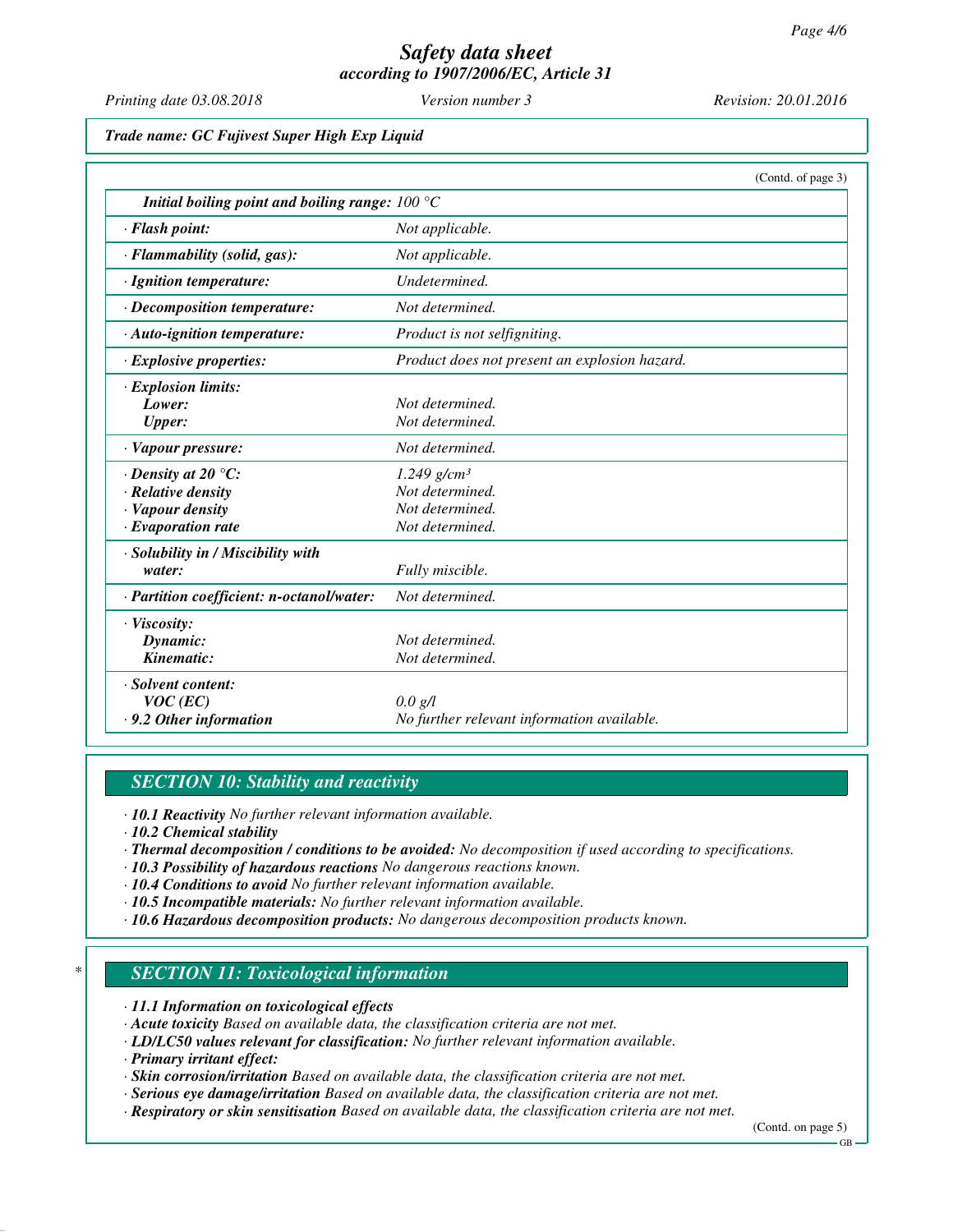*Printing date 03.08.2018 Version number 3 Revision: 20.01.2016*

(Contd. of page 4)

*Trade name: GC Fujivest Super High Exp Liquid*

- *· Repeated dose toxicity No further relevant information available.*
- *· CMR effects (carcinogenity, mutagenicity and toxicity for reproduction)*

*No further relevant information available.*

- *· Germ cell mutagenicity Based on available data, the classification criteria are not met.*
- *· Carcinogenicity Based on available data, the classification criteria are not met.*
- *· Reproductive toxicity Based on available data, the classification criteria are not met.*
- *· STOT-single exposure Based on available data, the classification criteria are not met.*
- *· STOT-repeated exposure Based on available data, the classification criteria are not met.*
- *· Aspiration hazard Based on available data, the classification criteria are not met.*

#### *SECTION 12: Ecological information*

- *· 12.1 Toxicity*
- *· Aquatic toxicity: No further relevant information available.*
- *· 12.2 Persistence and degradability No further relevant information available.*
- *· 12.3 Bioaccumulative potential No further relevant information available.*
- *· 12.4 Mobility in soil No further relevant information available.*
- *· Additional ecological information:*
- *· General notes: Generally not hazardous for water*
- *· 12.5 Results of PBT and vPvB assessment*
- *· PBT: Not applicable.*
- *· vPvB: Not applicable.*
- *· 12.6 Other adverse effects No further relevant information available.*

## *SECTION 13: Disposal considerations*

*· 13.1 Waste treatment methods*

| · European waste catalogue |                                                                                            |  |  |  |
|----------------------------|--------------------------------------------------------------------------------------------|--|--|--|
|                            | 18 00 00   WASTES FROM HUMAN OR ANIMAL HEALTH CARE AND/OR RELATED RESEARCH (except         |  |  |  |
|                            | kitchen and restaurant wastes not arising from immediate health care)                      |  |  |  |
|                            | 18 01 00   wastes from natal care, diagnosis, treatment or prevention of disease in humans |  |  |  |
|                            | 18 01 07 chemicals other than those mentioned in 18 01 06                                  |  |  |  |

*· Uncleaned packaging:*

*· Recommendation: Disposal must be made according to official regulations.*

*· Recommended cleansing agents: Water, if necessary together with cleansing agents.*

| $\cdot$ 14.1 UN-Number                  |               |  |
|-----------------------------------------|---------------|--|
| · ADR, ADN, IMDG, IATA                  | not regulated |  |
| $\cdot$ 14.2 UN proper shipping name    |               |  |
| · ADR, ADN, IMDG, IATA                  | not regulated |  |
| $\cdot$ 14.3 Transport hazard class(es) |               |  |
| · ADR, ADN, IMDG, IATA                  |               |  |
| $\cdot$ Class                           | not regulated |  |